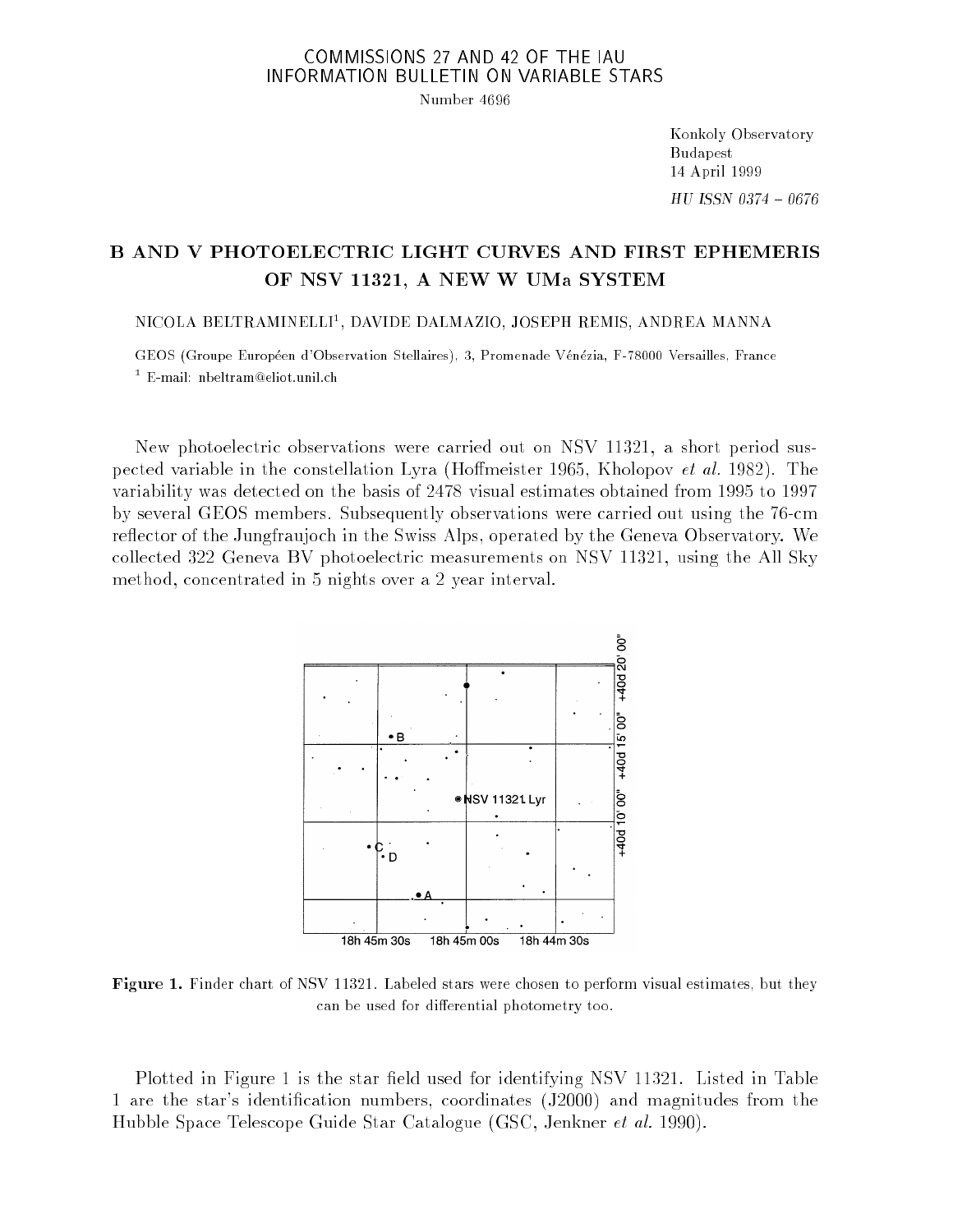| Label    | GSC No.   | R.A. (J2000)                             | Dec. $(J2000)$       | GSC Mag |
|----------|-----------|------------------------------------------|----------------------|---------|
| $\Delta$ | 3122:298  | $18^{\rm h}45^{\rm m}19^{\rm s}8s$       | $+40^{\circ}05'01''$ | -9.8    |
| B        | 3122:2732 | $18^{\rm h}45^{\rm m}29^{\rm s}1\rm s$   | $+40^{\circ}15'12''$ | -10.6   |
| $\cap$   | 3122:809  | $18^{\rm h}45^{\rm m}36^{\rm s}4s$       | $+40^{\circ}08'06''$ | 10.9    |
| Ð        | 3122:2341 | $18^{\rm h}45^{\rm m}31^{\rm s}7{\rm s}$ | $+40^{\circ}07'29''$ | 114     |

Table 1: Comparison stars in the field of NSV 11321

There was no ambiguity in the determination of the period of NSV 11321, since two of the nights covered more than one third of the light curve. Using the method of Kwee and Van Woerden (1956), the heliocentric Julian Dates of three photoelectric minima were found and are tabulated in Table 2.

Table 2: Times of Photoelectric Minima of NSV 11321

| H.ID         | Error        |
|--------------|--------------|
| 2450700.3444 | $\pm 0.0011$ |
| 2451041.4344 | $+ 0.0006$   |
| 2451051.5484 | $\pm 0.0009$ |

The Phase Dispersion Minimization method (PDM, Stellingwerf, 1978) for period finding and  $O-C$  diagrams were applied to the photoelectric data to obtain an improved ephemeris:

MIII 1 OF II =  $\pi$ JD 2450700.3444(11) + 0.377039(4) × E.

The uncertainties in the final digits, using the mean square error, are given in brackets. The period found is very close to that coming from visual estimates based on 44 observed minima, which is 0: <sup>d</sup> 577642 (Beltraminelli and Dalmazio, 1999; a copy can be requested from the GEOS).

The V magnitudes and the  $B-V$  color index folded on this period are plotted in Figure 2 with different symbols for each night. The V light curve and the  $B-V$  behavior leads us to expect this to be a contact system belonging to the W UMa type rather than to be a pulsating star for the following reasons. First, the light curve shows sharp minima and well rounded maxima, as expected for an eclipsing binary. Second, the  $B-V$  amplitude is not larger than 0.04 mag, a very small value for a pulsating star. The faint reddening at both minima is probably due to the eclipse of the neck of contact binaries, which has normally an increased temperature. Third, when plotted on the 0: <sup>d</sup> 289 period, the measurements show a wider scatter.

The variation ranges in V from 11.47  $\pm$  0.01 for both minima to 10.96  $\pm$  0.01 for the maxima. Uncertainties of the measurements do not allow us to discriminate which is the primary minimum.

The slight asymmetry in the maxima, is probably indicative of star spots distributed asymmetrically over the surface(s) of the star(s).

The average B-V color index is  $-0.451 \pm .004$  at maximum light. Using the conversion formula described by Meylan and Hauck (1981), the resulting  $B-V$  color index, considering NSV 11321 as a system belonging to the luminosity class V, is equal to 0.417. Applying the conversion table published by Cousins (1981), NSV 11321 Lyr belongs approximately to the spectral class F5. This evaluation is in agreement with Rucinski's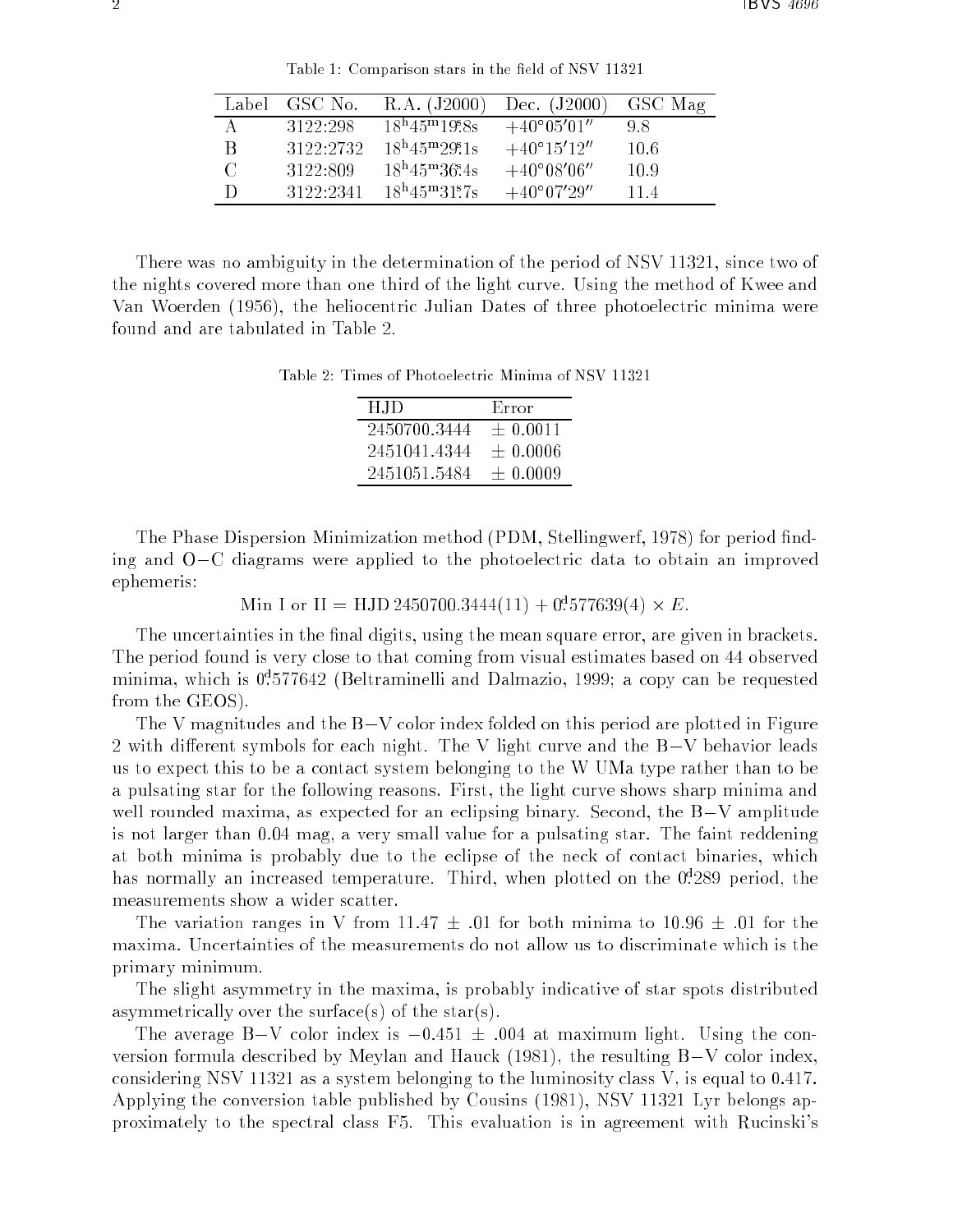

 $(1997)$  "period-color" diagram, in which it is shown that the evolution leads to longer periods and redder colors for more evolved contact systems .

Figure 2. V band light curve of NSV 11321



Figure 3. BV color index. Open circles represent mean values every 0.05 phase, and error bars represent the mean square error

In conclusion we have shown that NSV11321 is an eclipsing binary of the W UMa type and spectral class F5, and have proposed a first ephemeris.

We acknowledge Paolo Bernasconi for critical reading, Julie Guignard and Gilles Allenbach for their contribution to photoelectric measurements.